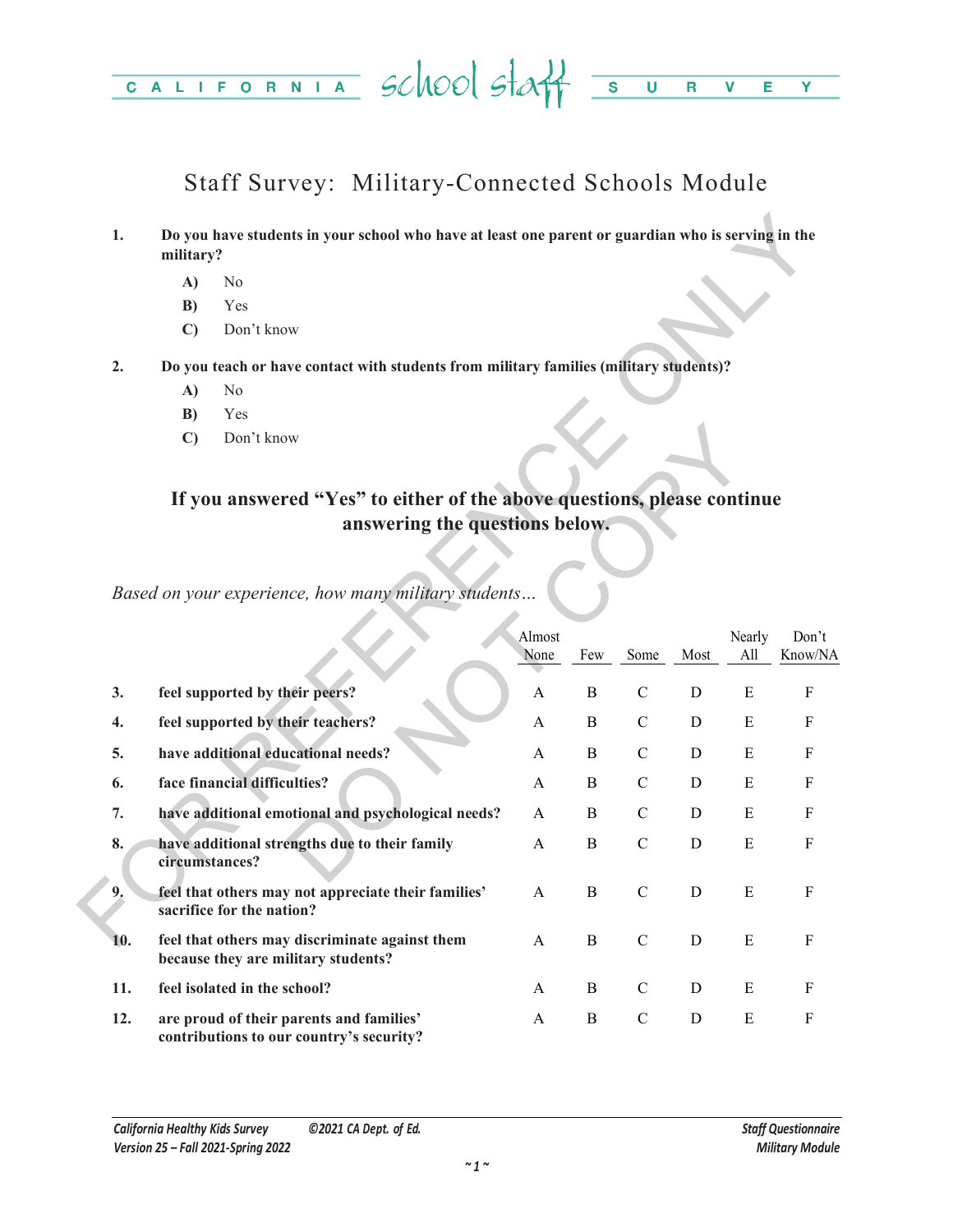#### **Please indicate how true each of the following statements is about the ways this school responds to military students and their families.**

|     |                                                                                                                                                   | Not at<br>All True | Rarely<br>True | Sometimes<br>True           | Usually<br>True | Don't<br>Know/NA |
|-----|---------------------------------------------------------------------------------------------------------------------------------------------------|--------------------|----------------|-----------------------------|-----------------|------------------|
| 13. | provides a welcoming environment to military<br>students and their families.                                                                      | A                  | B              | $\mathbf{C}_{\mathbb{Z}_2}$ | D               | E                |
| 14. | has additional services for students whose parents<br>are deployed.                                                                               | A                  | $\bf{B}$       |                             | D               | E                |
| 15. | has additional services for students who experience<br>loss and trauma.                                                                           | A                  | B              | $\mathcal{C}$               | D               | E                |
| 16. | makes additional efforts to help involve military<br>parents.                                                                                     | A                  | $\mathbf B$    | C                           | D               | E                |
| 17. | has visual displays (e.g., bulletin boards, pictures)<br>rituals, activities, art work, murals, and ceremonies<br>to honor military families.     | $\mathbf{A}$       | Β              | $\overline{C}$              | D               | E                |
| 18. | works with community organizations to provide<br>educational support to military students.                                                        | A                  | $\overline{B}$ | $\mathcal{C}$               | D               | E                |
| 19. | works with community organizations to provide<br>after school activities and support military students.                                           | $\mathbf{A}$       | B              | $\mathcal{C}$               | D               | E                |
| 20. | educates staff and students on what life is like for<br>military families, and some of the special<br>circumstances that come with military life. | A                  | B              | $\mathcal{C}$               | D               | E                |
| 21. | assists military students in transitions between<br>schools.                                                                                      | A                  | B              | $\mathcal{C}$               | D               | E                |
| 22. | works with military liaisons to take advantage of<br>additional military educational resources.                                                   | A                  | B              | $\mathcal{C}$               | D               | E                |
| 23. | needs more support staff (e.g., pupil personnel<br>services) to work with military families and<br>students.                                      | A                  | B              | $\mathcal{C}$               | D               | E                |